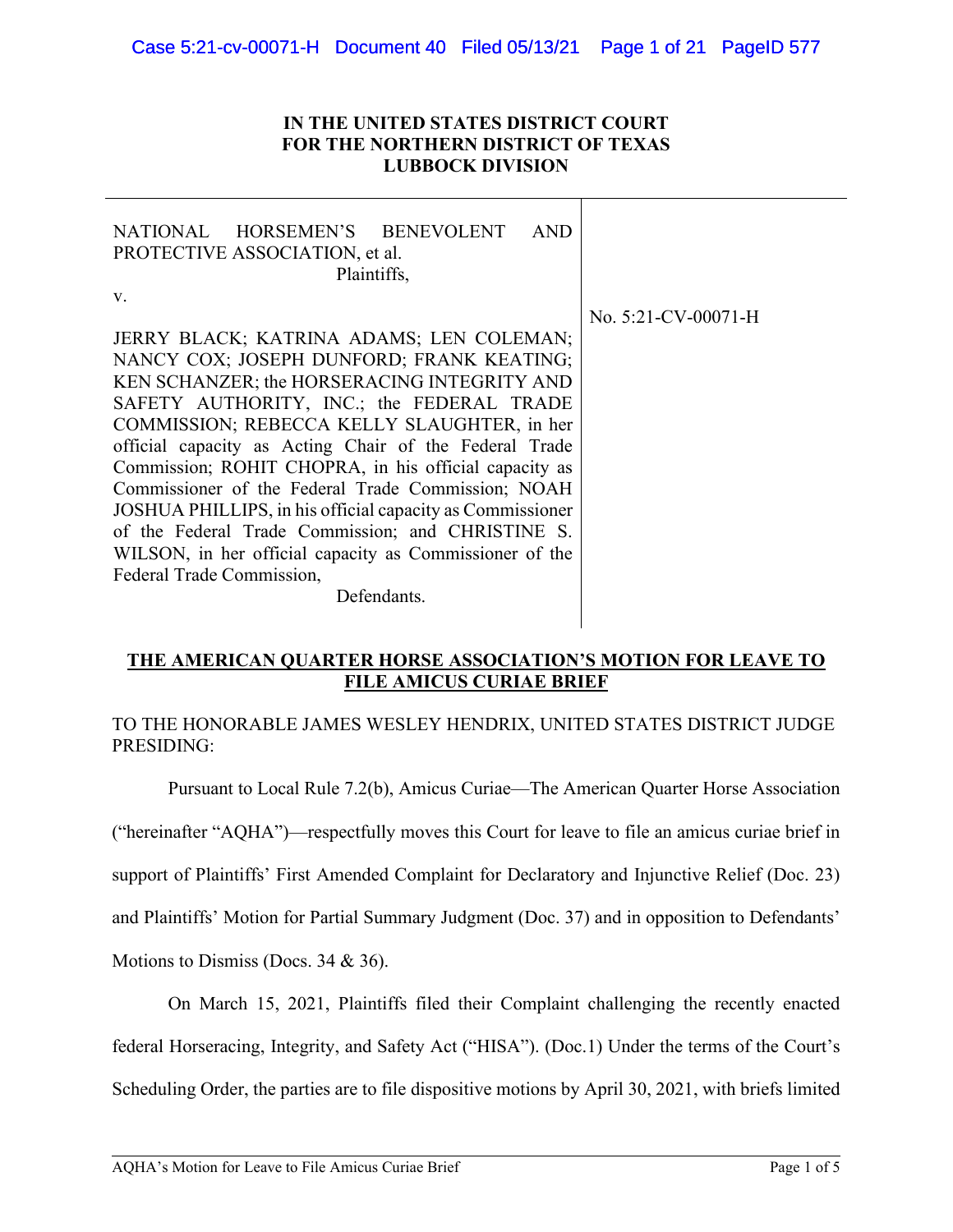## Case 5:21-cv-00071-H Document 40 Filed 05/13/21 Page 2 of 21 PageID 578

to 30 pages in length, response briefs to be filed by May 28, 2021, with Defendants' briefs limited to 30 pages in length, and Plaintiffs' brief limited to 40 pages in length, and reply briefs to filed by June 18, 2021, with defense briefs limited to 15 pages each, and Plaintiffs' brief limited to 20 pages. (Docs. 16 & 29)

Amicus, AQHA, is a nonprofit breed registry and membership association based in Amarillo, Texas. Established in 1940, AQHA is the largest equine breed association in the world, with over 220,000 current members and over 6 million horses registered with AQHA since its inception. AQHA functions as the official record keeping and governing body of the American Quarter Horse industry. AQHA records all American Quarter Horse ownership, processes approved show and race results, catalogs performance data, produces data on all American Quarter Horses, maintains association funds, and publicizes the American Quarter Horse industry. AQHA's core missions are the preservation of the integrity of the American Quarter Horse breed and protection of the welfare of that breed.

AQHA has an interest in this case because its members are "covered persons" pursuant to 15 U.S.C.A. § 3051(6) which defines "covered persons" as "…all trainers, owners, breeders, jockeys, racetracks, veterinarians, persons (legal and natural) licensed by a State racing commission and the agents, assigns, and employees of such persons and other horse support personnel who are engaged in the care, training or racing of covered horses."

AQHA members have a direct and substantial interest in the constitutionality of the Horseracing Integrity and Safety Act ("HISA"), Pub. L. No. 116-260, 134 Stat. 1182 (2020), and in HISA's impact on the equine industry. Though "covered horses" under HISA explicitly include only Thoroughbred horses, HISA gives each State Racing Commission the unfettered discretion to include other breeds, including the American Quarter Horse, within the scope of "covered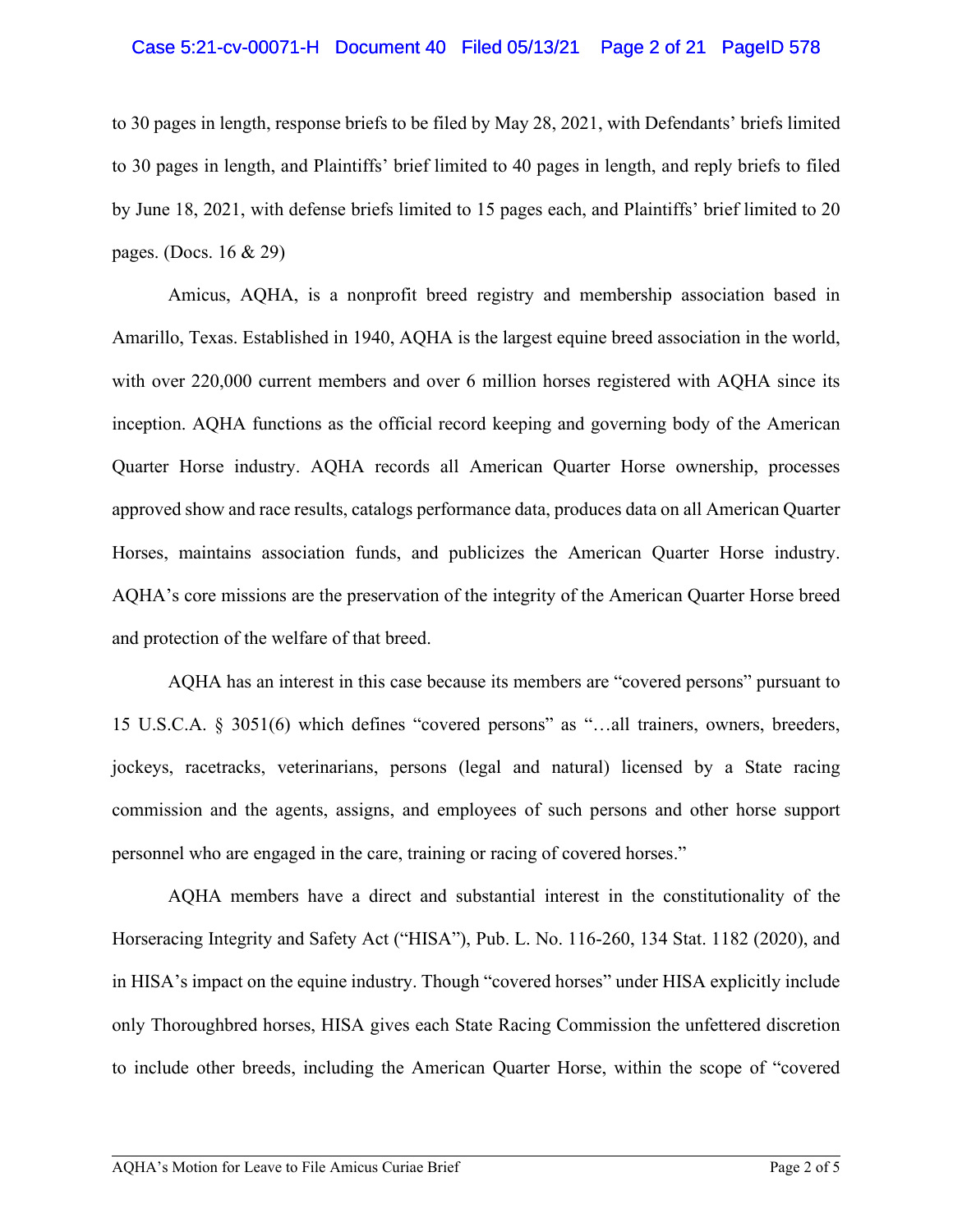## Case 5:21-cv-00071-H Document 40 Filed 05/13/21 Page 3 of 21 PageID 579

horses" subject to HISA's requirements. HISA  $\S$  1202(4). For this reason, AQHA members' interests in relation to HISA are aligned with the interests of Thoroughbred industry representatives. Unlike the Thoroughbred representatives, however, AQHA members have a further interest in ensuring consistency across jurisdictions, given that HISA has the potential to apply on only a state-by-state basis to American Quarter Horses.

An Amicus brief is, therefore, desirable for the Court to hear from this organization and its concerns about the safety and well-being of racehorses in America, and the unconstitutional nature of HISA as it pertains to due process for Association and its members.

This Court has traditionally allowed interested parties to file Amicus briefs in significant cases that are pending before it, such as the instant case. *See, e.g.,* Order, *Nat'l Fed'n of Indep. Bus. v. Perez,* No. 5:16-CV-66-C (N.D. Tex. May , 2016), ECF No. 38 (granting the motion for leave to file an amicus brief from both the Chamber of Commerce and the Washington Legal Foundation); Order, *Taylor v. Williams,* No. 5:14-CV-149-C (N.D. Tex. Mar. 29, 2016), ECF No. 64 (granting the Attorney General's amicus curiae advisory); Order, *Fonovisa, Inc. v. Alvarez,* No. 1:06-CV-011-C (N.D. Tex. June 15, 2006), ECF No. 26 (considering the amicus curiae brief of Electronic Frontier Foundation in support of the defendant's motion to dismiss); Order, *Welch v. U.S. Air Force,* No. 5:00-cv-392 (N.D. Tex. Sept. 23, 2002), ECF No. 74 (allowing the state of Texas to file an amicus brief).

In preparing the proposed amicus curiae brief that accompanies this Motion as Exhibit A, the Amicus have reviewed the filings of the parties and have endeavored to address issues raised by the pleadings without making redundant arguments as well as to offer a unique perspective on the issues raised by this case.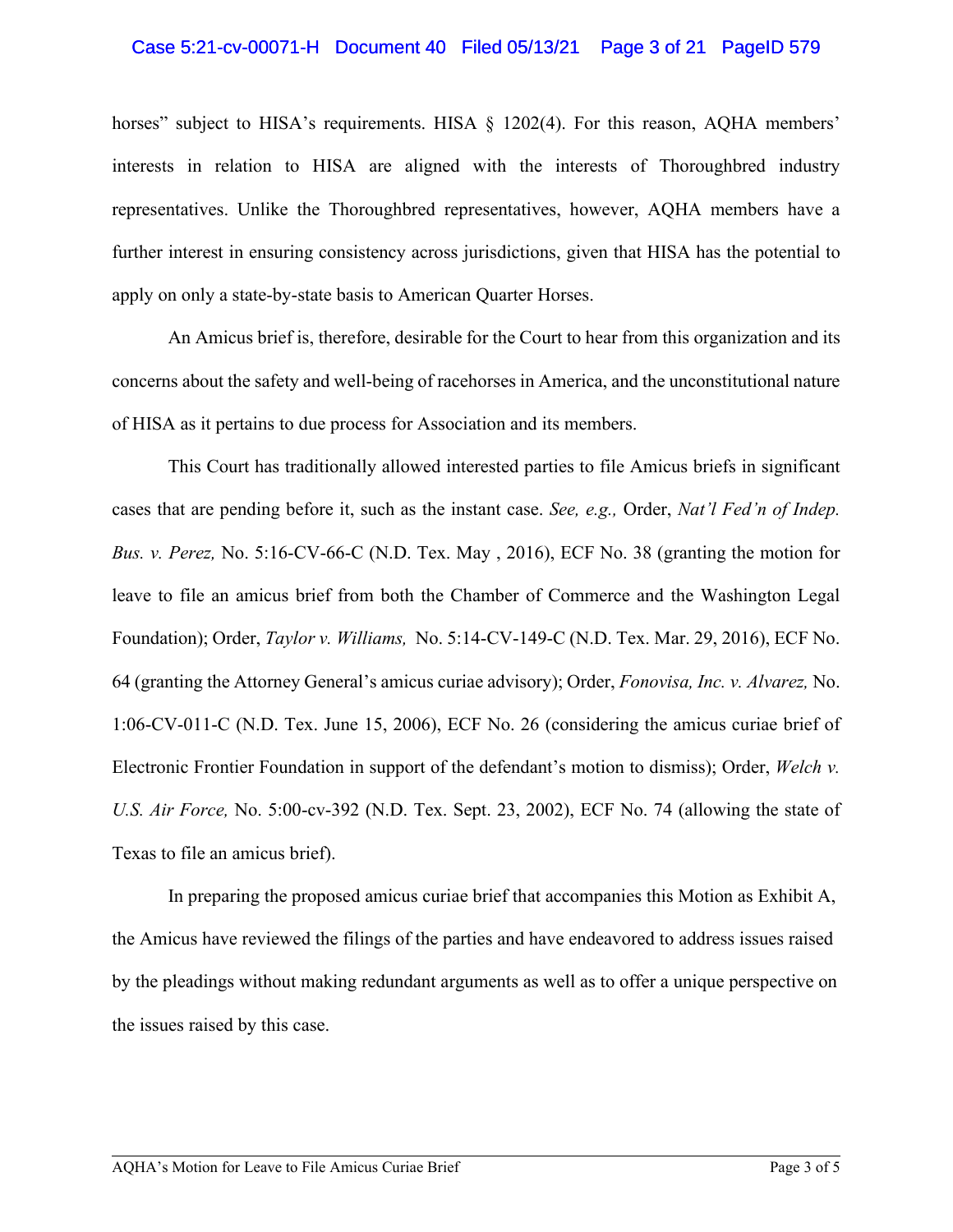This motion should be granted and Amicus Curiae, The AQHA should be permitted to file the amicus curiae brief that is attached as Exhibit A.

DATED: May 13, 2021

Respectfully Submitted,

Autum L. Flores State Bar No. 24081205 W. Wade Arnold State Bar No. 00783561 UNDERWOOD LAW FIRM P.O. Box 9158 Amarillo, Texas 79105-9158 (806) 376-5613; Fax: (806) 379-0316 [wwa@uwlaw.com](mailto:wwa@uwlaw.com) [autum.flores@uwlaw.com](mailto:autum.flores@uwlaw.com)

By: */s/ Autum L. Flores*  Autum L. Flores

> ATTORNEYS FOR AMICUS CURIAE AMERICAN QUARTER HORSE ASSOCIATION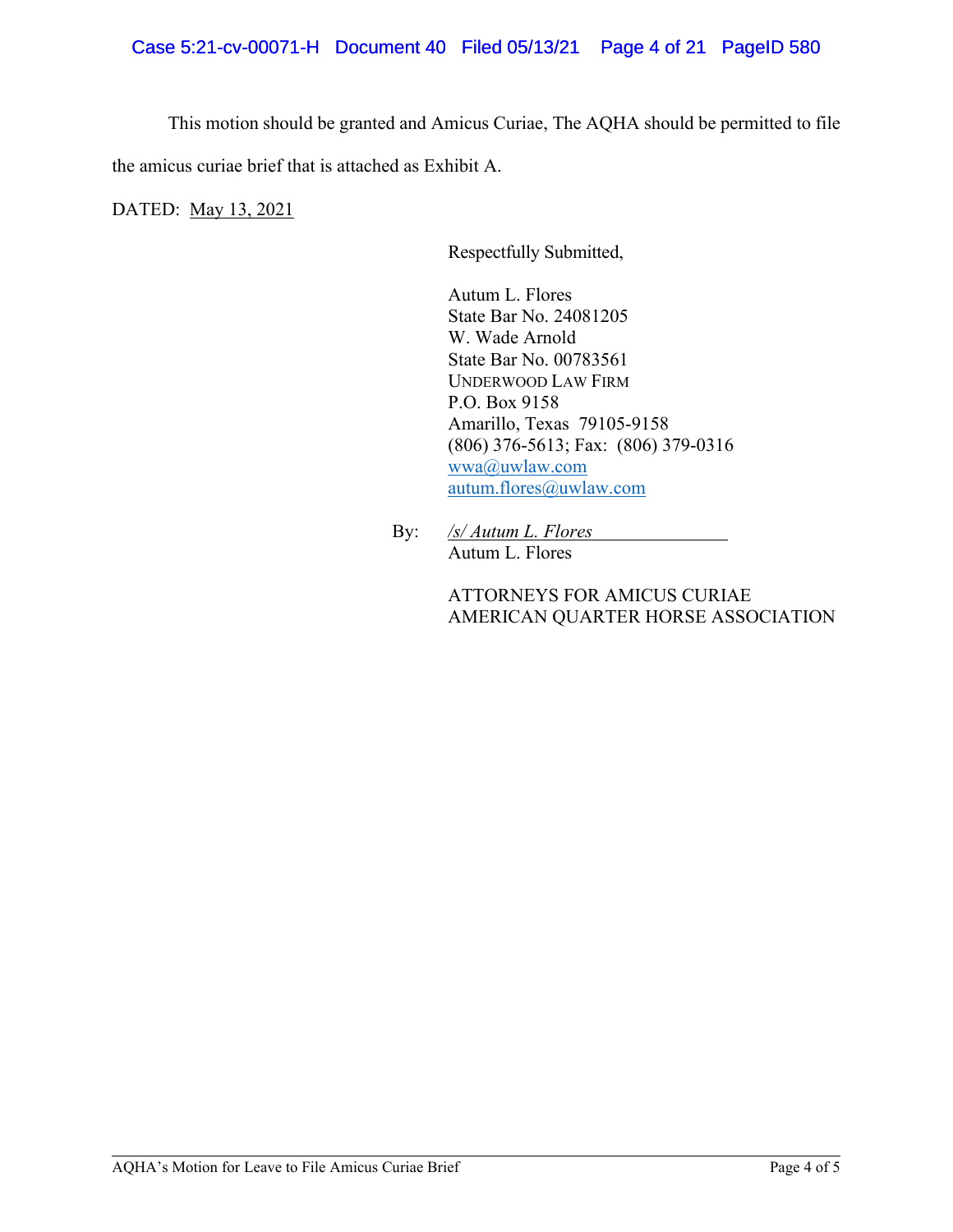# **CERTIFICATE OF CONFERENCE**

Counsel for Plaintiffs agree with the relief sought in AQHA's brief, and Counsel for Defendants, on May 3, 2021 via email, stated they did not oppose the Motion for Leave, so long as such Motion was filed by May 14, 2021, and the brief was no longer than 15 pages. This Motion and brief comply with both of those requests, therefore this is an unopposed motion.

> */s/ Autum L. Flores* Autum L. Flores

# **CERTIFICATE OF SERVICE**

I hereby certify that on this date I electronically filed the foregoing document with the clerk of the court for the U.S. District Court, Northern District of Texas, using the electronic case filing system of the court, the electronic filing system sent a "Notice of Electronic Filing" to all attorneys of record who have consented in writing to accept this Notice as service of this document by electronic means.

> */s/ Autum L. Flores* Autum L. Flores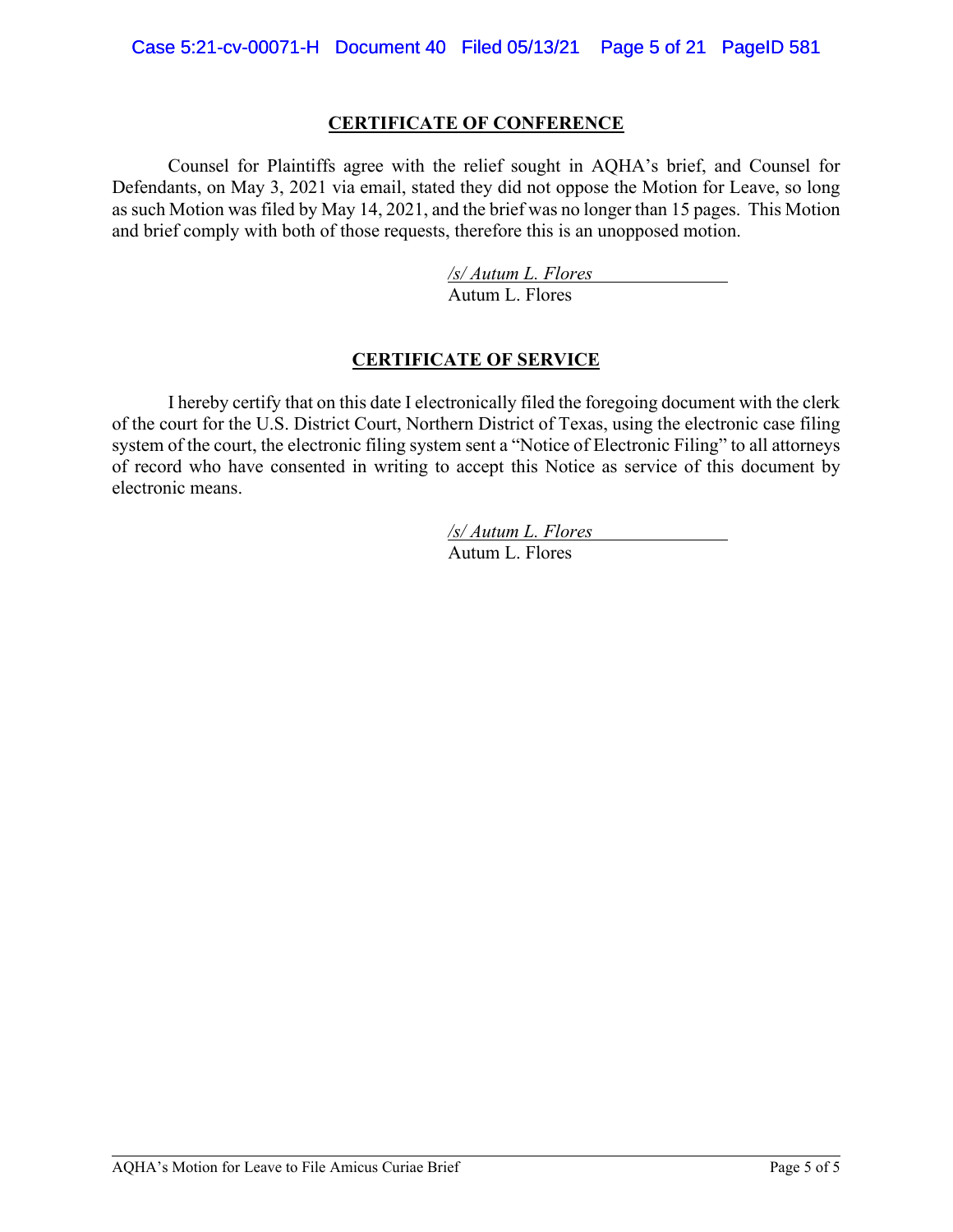## **IN THE UNITED STATES DISTRICT COURT FOR THE NORTHERN DISTRICT OF TEXAS LUBBOCK DIVISION**

| NATIONAL HORSEMEN'S BENEVOLENT<br>AND<br>PROTECTIVE ASSOCIATION, et al.<br>Plaintiffs,                                                                                                                                                                                                                                                                                                                                                                                                                                                                                                                                                   |                        |
|------------------------------------------------------------------------------------------------------------------------------------------------------------------------------------------------------------------------------------------------------------------------------------------------------------------------------------------------------------------------------------------------------------------------------------------------------------------------------------------------------------------------------------------------------------------------------------------------------------------------------------------|------------------------|
| V.<br>JERRY BLACK; KATRINA ADAMS; LEN COLEMAN;<br>NANCY COX; JOSEPH DUNFORD; FRANK KEATING;<br>KEN SCHANZER; the HORSERACING INTEGRITY AND<br>SAFETY AUTHORITY, INC.; the FEDERAL TRADE<br>COMMISSION; REBECCA KELLY SLAUGHTER, in her<br>official capacity as Acting Chair of the Federal Trade<br>Commission; ROHIT CHOPRA, in his official capacity as<br>Commissioner of the Federal Trade Commission; NOAH<br>JOSHUA PHILLIPS, in his official capacity as Commissioner<br>of the Federal Trade Commission; and CHRISTINE S.<br>WILSON, in her official capacity as Commissioner of the<br>Federal Trade Commission,<br>Defendants. | No. $5:21$ -CV-00071-H |

# **BRIEF FOR AMICUS CURIAE AMERICAN QUARTER HORSE ASSOCIATION IN SUPPORT OF PLAINTIFFS**

Autum L. Flores State Bar No. 24081205 W. Wade Arnold State Bar No. 00783561 UNDERWOOD LAW FIRM P.O. Box 9158 Amarillo, Texas 79105-9158 (806) 376-5613; Fax: (806) 379-0316 [autum.flores@uwlaw.com](mailto:autum.flores@uwlaw.com) [wwa@uwlaw.com](mailto:wwa@uwlaw.com)

## ATTORNEYS FOR AMICUS CURIAE AMERICAN QUARTER HORSE ASSOCIATION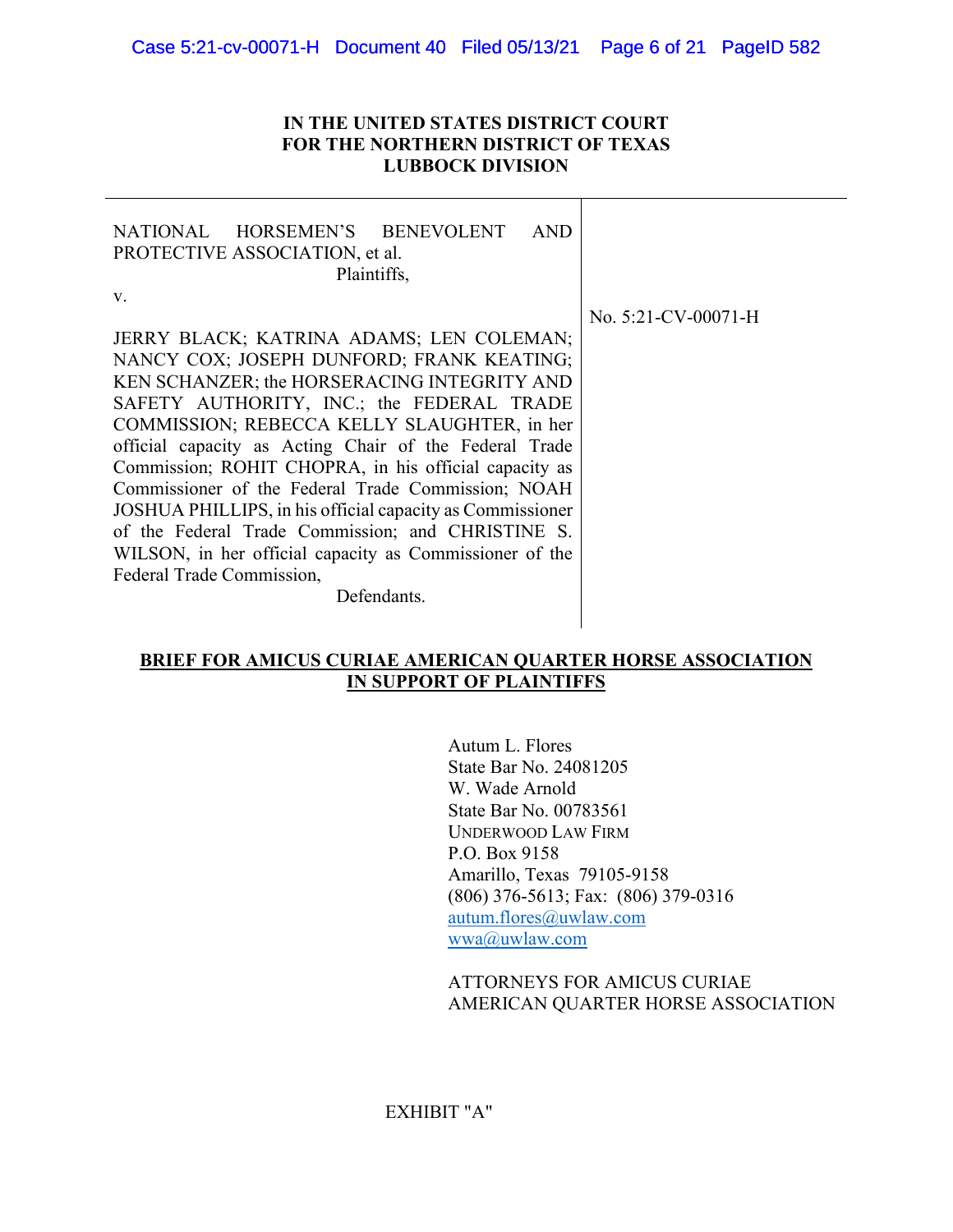# **TABLE OF CONTENTS**

| II. Judicial Analysis of the PCAOB's Constitutionality Provides the Relevant Framework for |  |
|--------------------------------------------------------------------------------------------|--|
|                                                                                            |  |
|                                                                                            |  |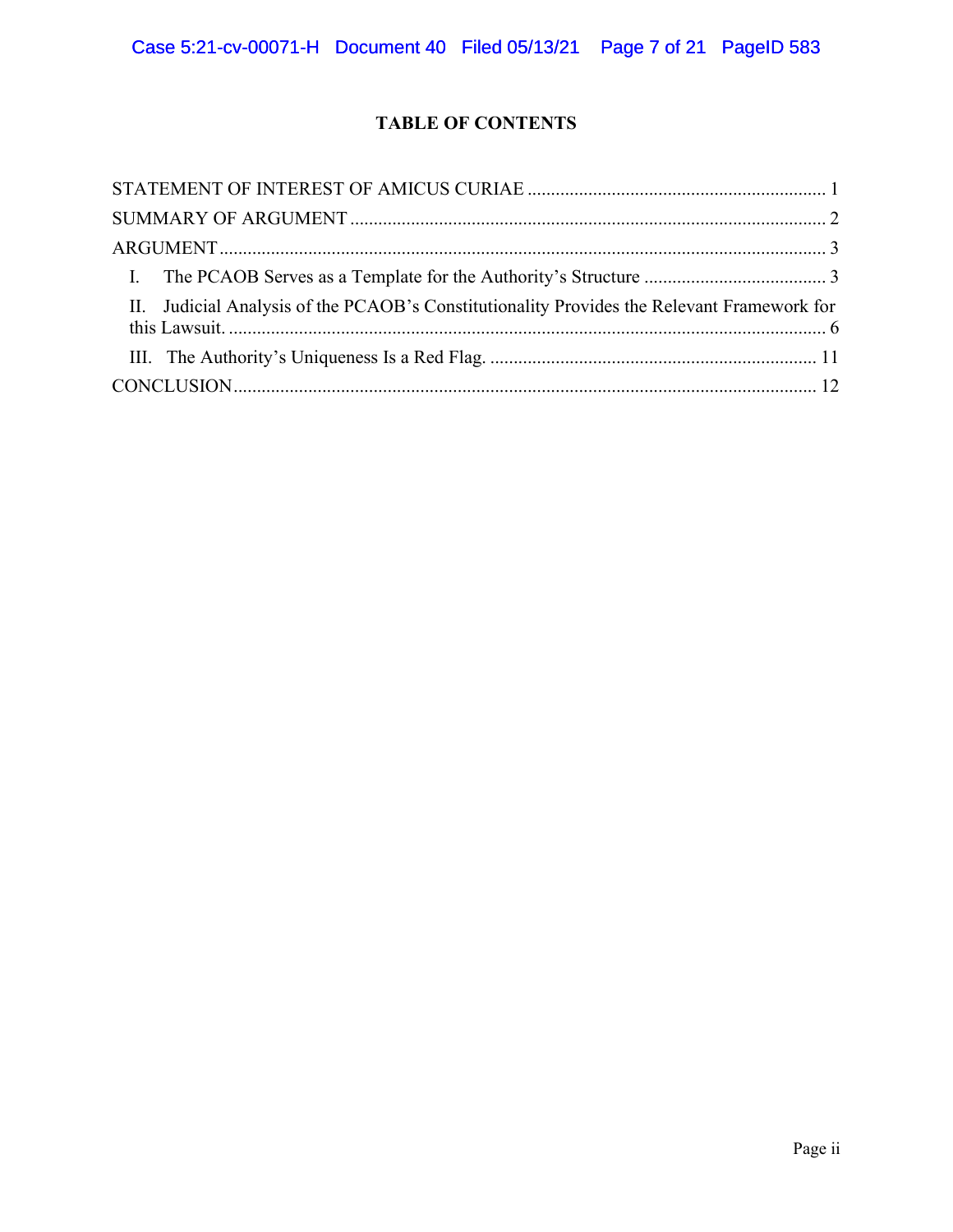# **TABLE OF AUTHORITIES**

# **Cases**

| Free Enter. Fund v. Pub. Co. Acct. Oversight Bd., No. CIVA 06-0217 JR, 2007 WL 891675    |  |
|------------------------------------------------------------------------------------------|--|
|                                                                                          |  |
| Free Enter. Fund v. Pub. Co. Acct. Oversight Bd., 537 F.3d 667 (D.C. Cir. 2008) passim   |  |
|                                                                                          |  |
|                                                                                          |  |
| <b>Statutes</b>                                                                          |  |
| Horseracing Integrity and Safety Act, Pub. L. No. 116-260, 134 Stat. 1182 (2020) 1, 4, 5 |  |
|                                                                                          |  |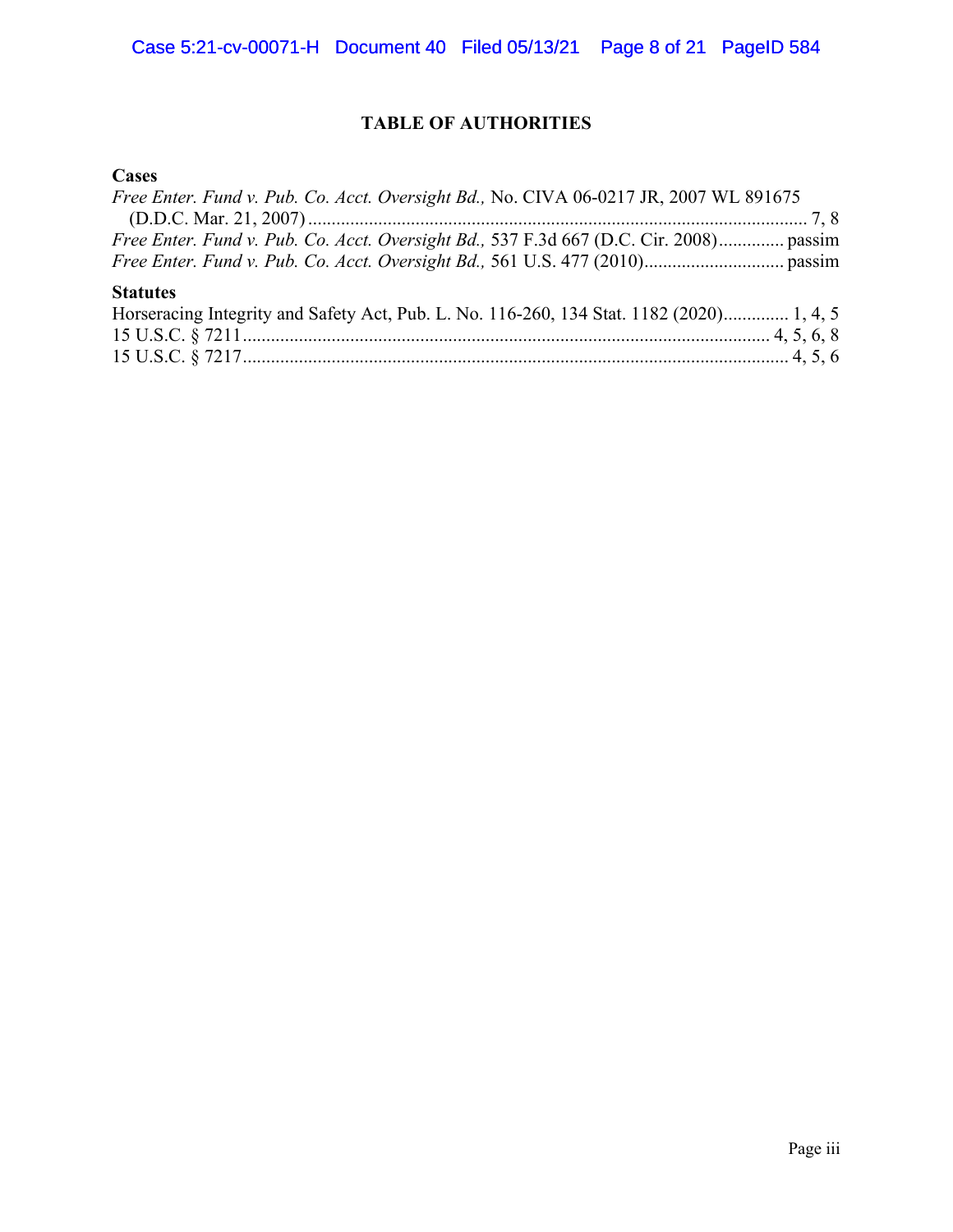## **STATEMENT OF INTEREST OF AMICUS CURIAE[1](#page-8-0)**

American Quarter Horse Association ("AQHA") is a nonprofit breed registry and membership association based in Amarillo, Texas. Established in 1940, AQHA is the largest equine breed association in the world, with over 220,000 current members and over 6 million horses registered with AQHA since its inception. AQHA functions as the official record keeping and governing body of the American Quarter Horse industry. AQHA records all American Quarter Horse ownership, processes approved show and race results, catalogs performance data, produces data on all American Quarter Horses, maintains association funds, and publicizes the American Quarter Horse industry. AQHA's core missions are the preservation of the integrity of the American Quarter Horse breed and protection of the welfare of that breed.

AQHA members have a direct and substantial interest in the constitutionality of the Horseracing Integrity and Safety Act ("HISA"), Pub. L. No. 116-260, 134 Stat. 1182 (2020), and in HISA's impact on the equine industry. Though "covered horses" under HISA explicitly include only Thoroughbred horses, HISA gives each State Racing Commission the unfettered discretion to include other breeds, including the American Quarter Horse, within the scope of "covered horses" subject to HISA's requirements. HISA § 1202(4). For this reason, AQHA members' interests in relation to HISA are aligned with the interests of Thoroughbred industry representatives. Unlike the Thoroughbred representatives, however, AQHA members have a further interest in ensuring consistency across jurisdictions, given that HISA has the potential to apply on only a state-by-state basis to American Quarter Horses.

AQHA acknowledges that HISA may have some beneficial impacts on the industry and overall welfare of racehorses, but portions of HISA will also certainly have a detrimental impact

<span id="page-8-0"></span><sup>&</sup>lt;sup>1</sup> AQHA certifies that no part of this Brief was authored by counsel for any party, and no person or entity other than AQHA made any monetary contribution to the preparation or submission of this Brief.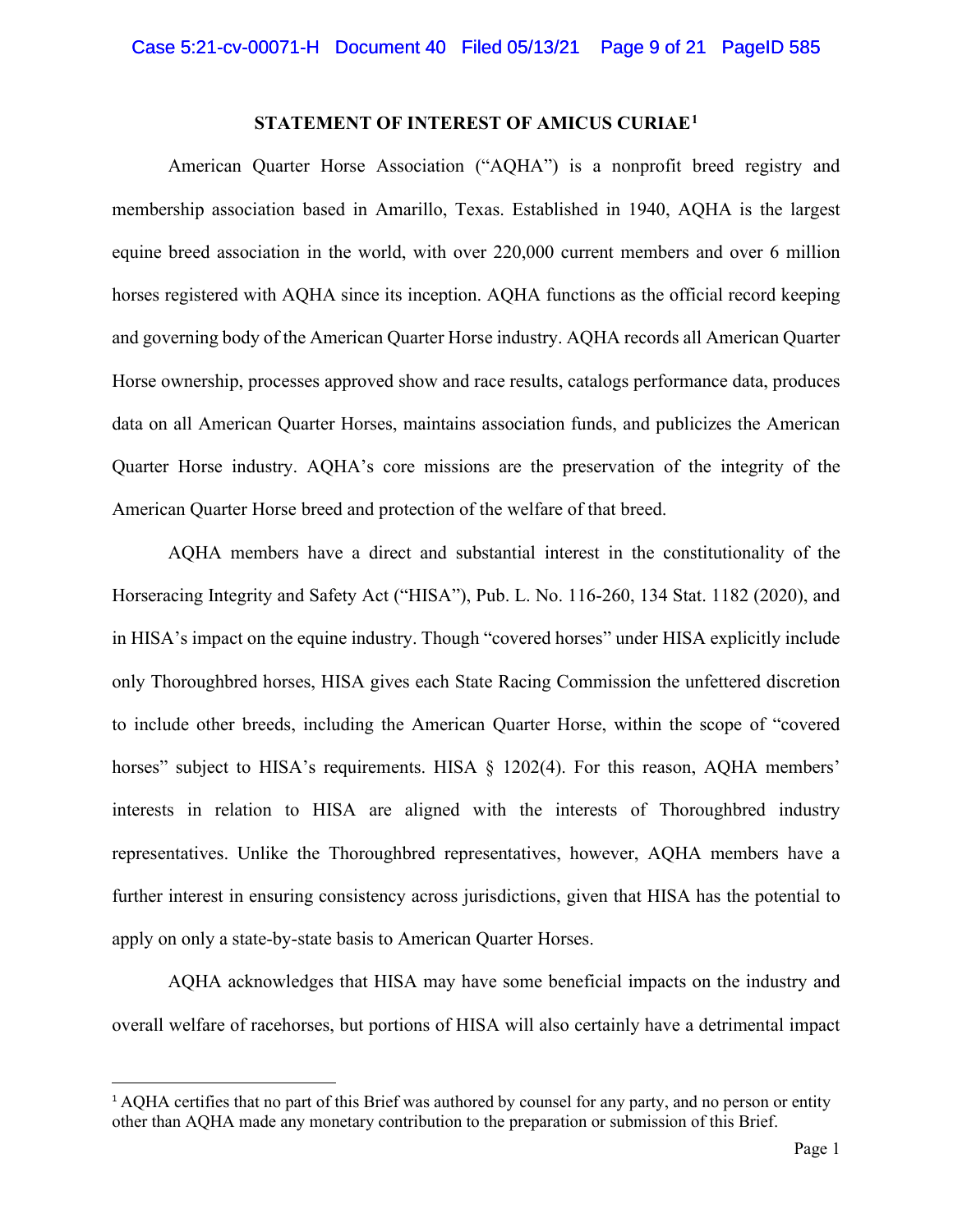#### Case 5:21-cv-00071-H Document 40 Filed 05/13/21 Page 10 of 21 PageID 586

on the industry and the welfare of racehorses. For example, HISA's prohibition on the use of furosemide (known as Lasix in the equine industry), a medication used to mitigate Exercise Induced Pulmonary Hemorrhage, is premature given that studies conducted on the medication to date indicate that it *improves* the welfare of horses, and without it, racehorses may suffer serious complications from bleeding in the lungs. AQHA also notes concern about the unspecified fees to be administered under HISA and whether those fees may force participants out of the industry.

Primarily, however, AQHA has an interest in protecting the constitutional rights of its members by ensuring that any governing, regulatory organization in the equine industry is consistent with and subject to each of the fundamental protections afforded by the U.S. Constitution.

#### **SUMMARY OF ARGUMENT**

AQHA fully supports and agrees with the motivations behind the enactment of HISA – namely, ensuring the safety, welfare, and humane treatment of racehorses. However, AQHA also supports the U.S. Constitution and the protections afforded by the Constitution, including the separation of powers vested in each branch of the government and the accountability guaranteed by the Appointments Clause and inherent removal powers of Article II. HISA's respectable goal comes at the expense of curtailing these fundamental Constitutional protections, and for this reason, AQHA cannot support HISA.

AQHA respectfully points this honorable Court to the analytical framework set forth by the U.S. Supreme Court in *Free Enterprise Fund v. Public Company Accounting Oversight Board,*  561 U.S. 477 (2010) and the underlying appellate court decision and dissent by Justice Kavanaugh in that case, 537 F.3d 667 (D.C. Cir. 2008). While *Free Enterprise Fund* is mentioned in passing in the Motions to Dismiss filed in this case, neither Motion gives the case the deference it merits,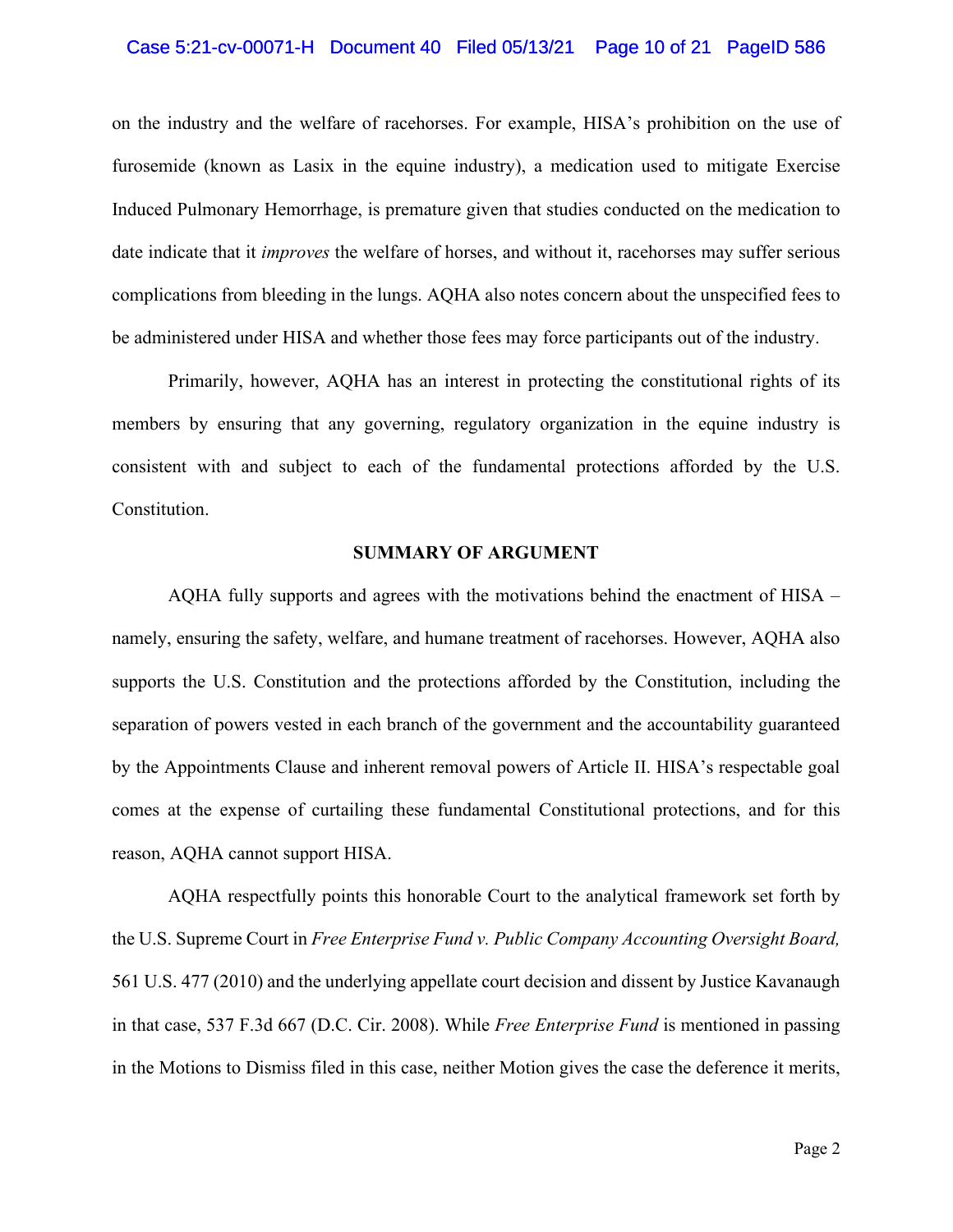#### Case 5:21-cv-00071-H Document 40 Filed 05/13/21 Page 11 of 21 PageID 587

given the strikingly similar circumstances in which the Public Company Accounting Oversight Board ("PCAOB") was established.

Like the Horseracing Integrity and Safety Authority ("the Authority") created by HISA, the PCAOB is a private regulatory corporation created by statute that operates under the oversight of an Executive branch department, the Securities and Exchange Commission ("SEC"). In *Free Enterprise Fund,* the Supreme Court analyzed the constitutionality of the structure and function of the PCAOB. AQHA argues that the Supreme Court's analysis in *Free Enterprise Fund* makes clear that the Authority created by HISA is unconstitutional. Specifically, HISA has unconstitutionally delegated extensive legislative and regulatory power to an arguably private entity while eliminating the intended accountability afforded by the Appointments Clause and inherent removal powers of the Executive branch. The Authority created by HISA is a dangerous foray into government-sanctioned regulation of private citizens by supposed "private" corporations.

#### **ARGUMENT**

#### **I. The PCAOB Serves as a Template for the Authority's Structure.**

Although the Authority created by HISA is unusual and uncommon in form, it is not an entirely unprecedented concept. In 2002, Congress created the PCAOB as part of a series of accounting reforms in the Sarbanes–Oxley Act following a series of "celebrated accounting debacles." *Free Enter. Fund,* 561 U.S. at 484. The Sarbanes-Oxley Act created tighter regulations over the accounting industry using the regulatory power granted to the PCAOB. *Id.*

The PCAOB shares striking similarities to the Authority:

The PCAOB is designated by statute as a private, nonprofit corporation. 15 U.S.C. § 7211(a). The Sarbanes-Oxley Act expressly stated that the PCAOB "shall not be an agency or establishment of the United States Government." 15 U.S.C. §

Page 3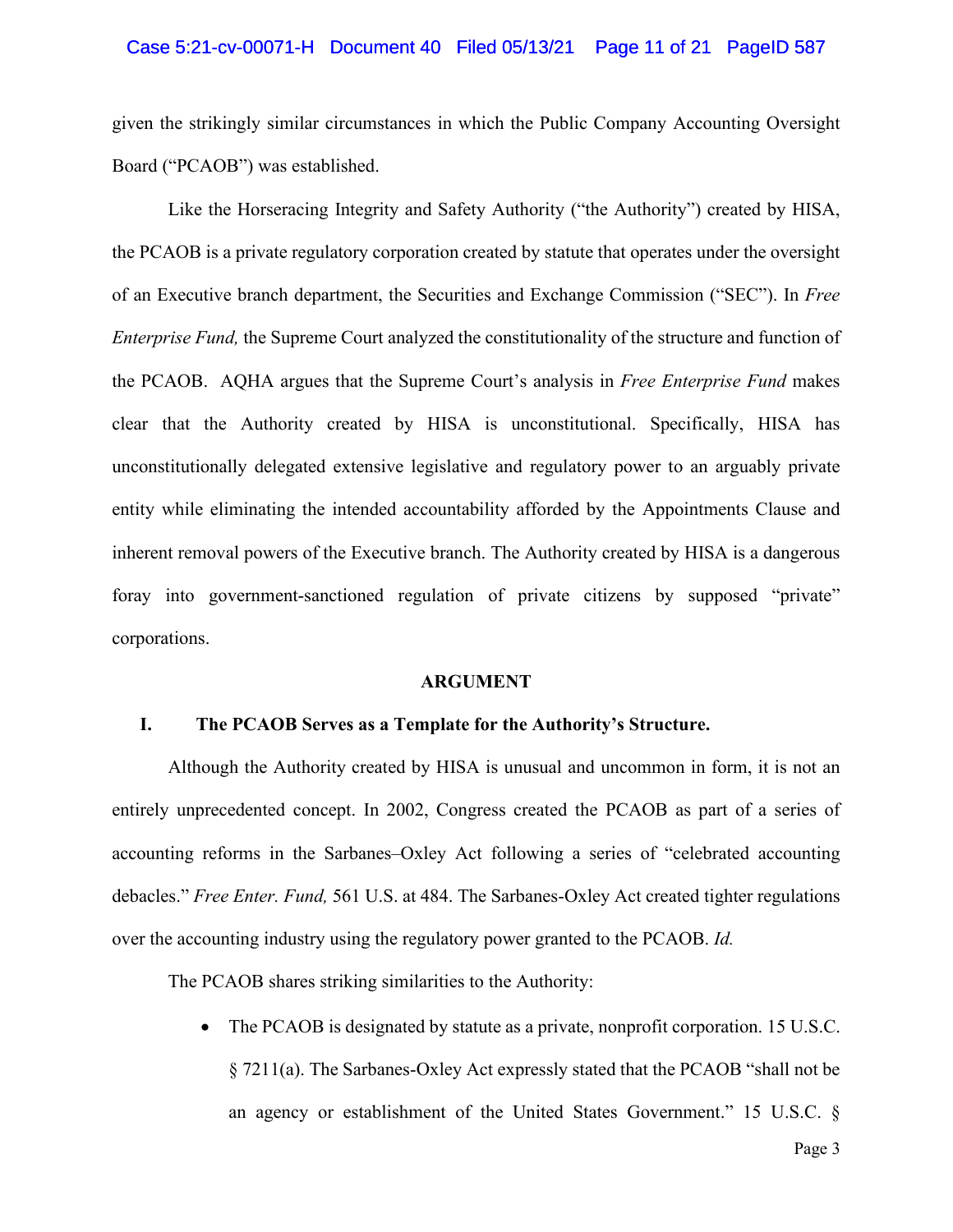7211(b). Likewise, the Authority is designated by statute as a private, nonprofit corporation. HISA § 1203(a).

- The PCAOB is charged with establishing rules, conducting investigations, and imposing sanctions on those it regulates. 15 U.S.C. § 7211(c). Likewise, the Authority is charged with establishing rules, conducting investigations, and imposing sanctions on those it regulates. HISA § 1205.
- The PCAOB sets its own budget and manages its own operations. 15 U.S.C. § 7211(c). Likewise, the Authority sets its own budget and manages its own operations. HISA § 1203.
- The PCAOB is managed by a five-member Board of Directors. 15 U.S.C. § 7211(e). The Authority is managed by a nine-member Board of Directors. HISA  $\S$ 1203.
- The SEC is charged with oversight over the PCAOB. 15 U.S.C. § 7217. The Federal Trade Commission ("FTC") is charged with oversight over the Authority. HISA § 1204.

As a government-created, private, presumably self-regulating organization, the PCAOB was novel in design and appeared to toe the line on constitutionality, sparking interest among legal scholars following its enactment. As later judicial scrutiny of the PCAOB's structure determined, certain features of the PCAOB placed (most of) its structure on the side of constitutional compliance. The Authority, by contrast, does not carry any of these redeeming attributes:

> • The members of the PCAOB board are appointed by the SEC. 15 U.S.C. §  $7211(e)(4)$ . In contrast, the members of the Authority's board are appointed by an independent "Nominating Committee." HISA § 1203. HISA does not specify how the seven members of the initial Nominating Committee were chosen or appointed.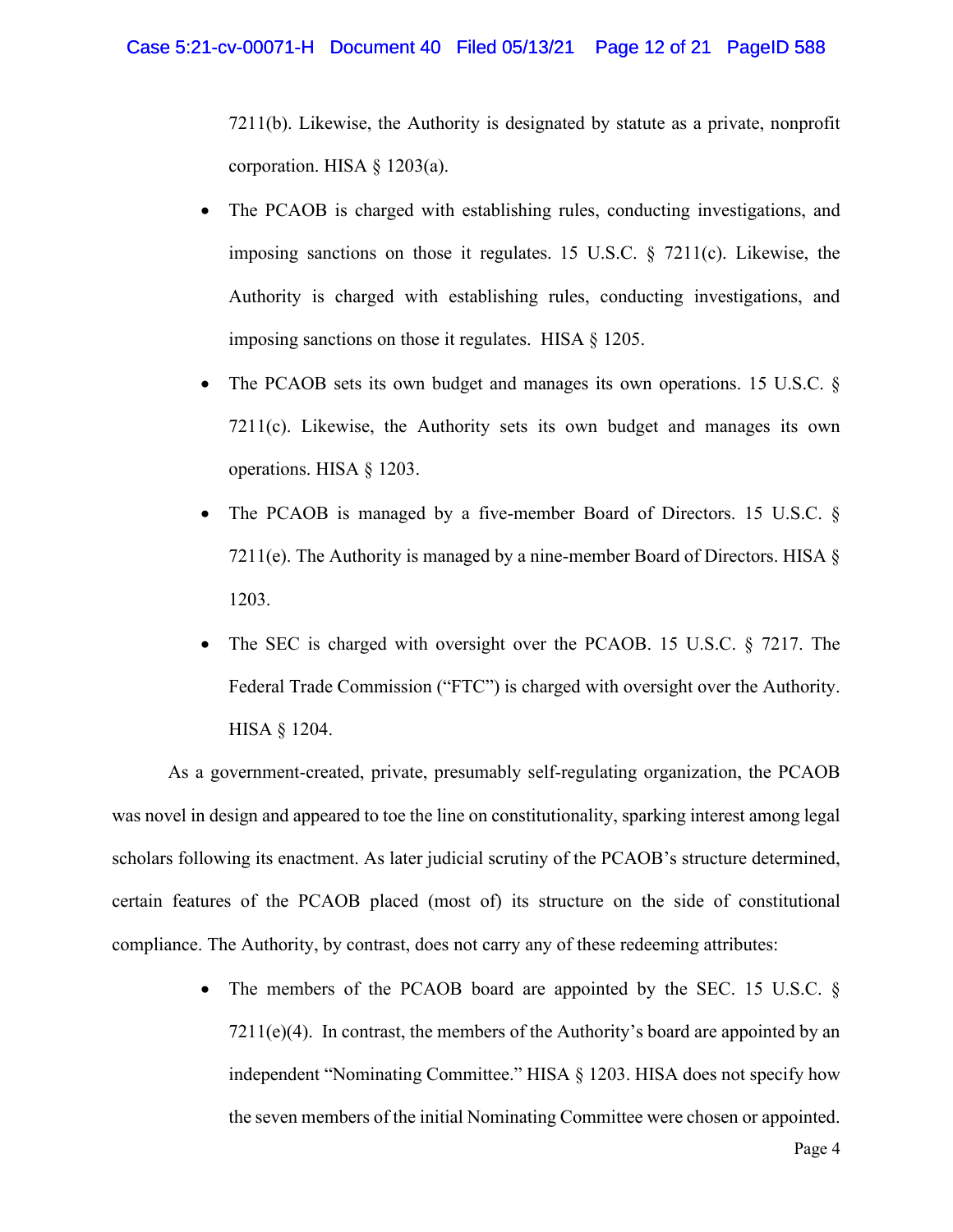Rather, their names simply appear in the Bylaws of the Authority. *See* Doc. 34-1, App'x 41-42.

- The members of the PCAOB board are removable by the SEC. 15 U.S.C. § 7211(e)(6). In contrast, HISA itself contains no provision governing or allowing for removal of its board members. Rather, the Bylaws of the Authority establish that board members "shall be removable, for cause, by the affirmative vote of all Directors then in office (excluding the applicable Director subject to the vote)." *See* Doc. 34-1, App'x 38.
- The SEC has the authority to abrogate, add to, and delete from the PCAOB's proposed rules, without any buy-in or input from the PCAOB. 15 U.S.C. § 7217(b)(5); *Free Enter. Fund v. Public Co. Account. Over. Bd.,* 537 F.3d 667, 669 (D.C. Cir. 2008). In contrast, HISA does not allow the FTC to make any changes to rules proposed by the Authority – it may only "recommend" changes to the Authority. HISA § 1204.
- The SEC is empowered to "enhance, modify, cancel, reduce, or require the remission of a sanction imposed by the Board" if the SEC finds that the sanction "is not necessary or appropriate . . . or is excessive, oppressive, inadequate, or otherwise not appropriate to the finding or the basis on which the sanction was imposed." 15 U.S.C. § 7217(b)(5); *Free Enter. Fund*, 537 F.3d at 670. Conversely, the FTC has no such authority under HISA. Rather, a sanction issued by the Authority may only be reviewed by an Administrative Law Judge, whose decision may later be subjected to review by the FTC in certain circumstances.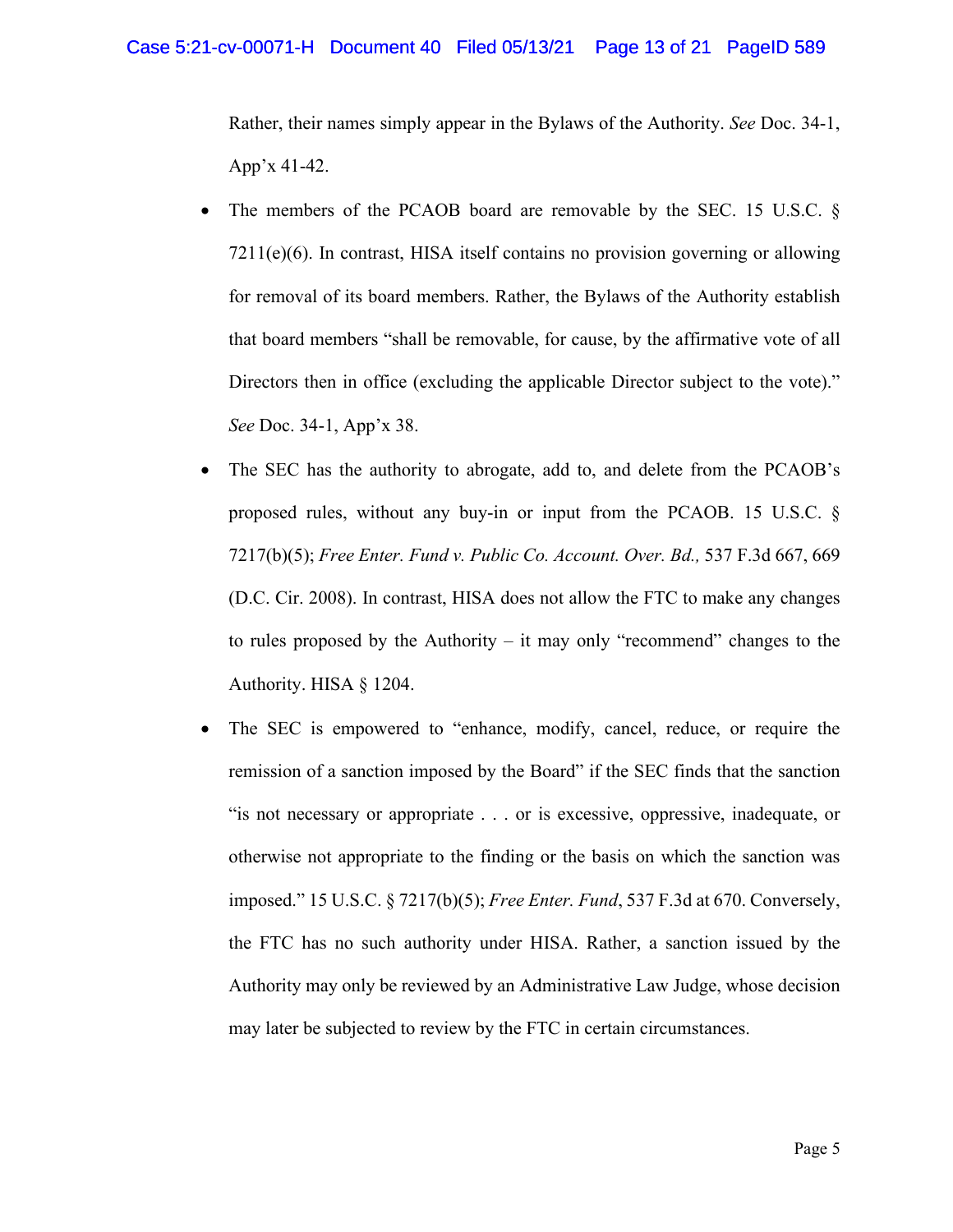- "The [SEC] alone determines whether the PCAOB may 'sue and be sued' in any court." *Free Enter. Fund*, 537 F.3d at 670; 15 U.S.C. § 7211. HISA contains no such limitations on the capacity of the Authority to sue or be sued.
- The SEC is "empowered, by rule, to relieve the [PCAOB], consistent with the public interest, of any enforcement authority whatsoever, as well as, by order, to censure the [PCAOB] and, after notice and opportunity for a hearing, to 'impose limitations upon the activities, functions, and operations of the Board' upon finding that the Board has failed to abide by its statutory duties." *Free Enter. Fund,* 537 F.3d at 670; 15 U.S.C. § 7217(d). The FTC holds no such power over the Authority.

Each of the points identified above was described by the D.C. Circuit as indicative of the SEC's "explicit and comprehensive" control over the PCAOB. *Free Enter. Fund,* 537 F.3d at 669. This control, it turns out, is key to the constitutionality of the organization. Standing in stark contrast to the SEC's control over the PCAOB is the FTC's clear lack of control over the Authority.

# **II. Judicial Analysis of the PCAOB's Constitutionality Provides the Relevant Framework for this Lawsuit.**

After the PCAOB was created, Free Enterprise Fund filed a lawsuit challenging the constitutionality of the PCAOB's structure, specifically alleging that the PCAOB violated separation-of-powers principles, the Appointments Clause, and the non-delegation doctrine. *Free Enter. Fund v. Pub. Co. Acct. Oversight Bd.,* No. CIVA 06-0217 JR, 2007 WL 891675, at \*1 (D.D.C. Mar. 21, 2007). In essence, the Plaintiff "argued that the Sarbanes–Oxley Act contravened the separation of powers by conferring wide-ranging executive power on [PCAOB] members without subjecting them to Presidential control*." Free Enter. Fund,* 561 U.S. at 487.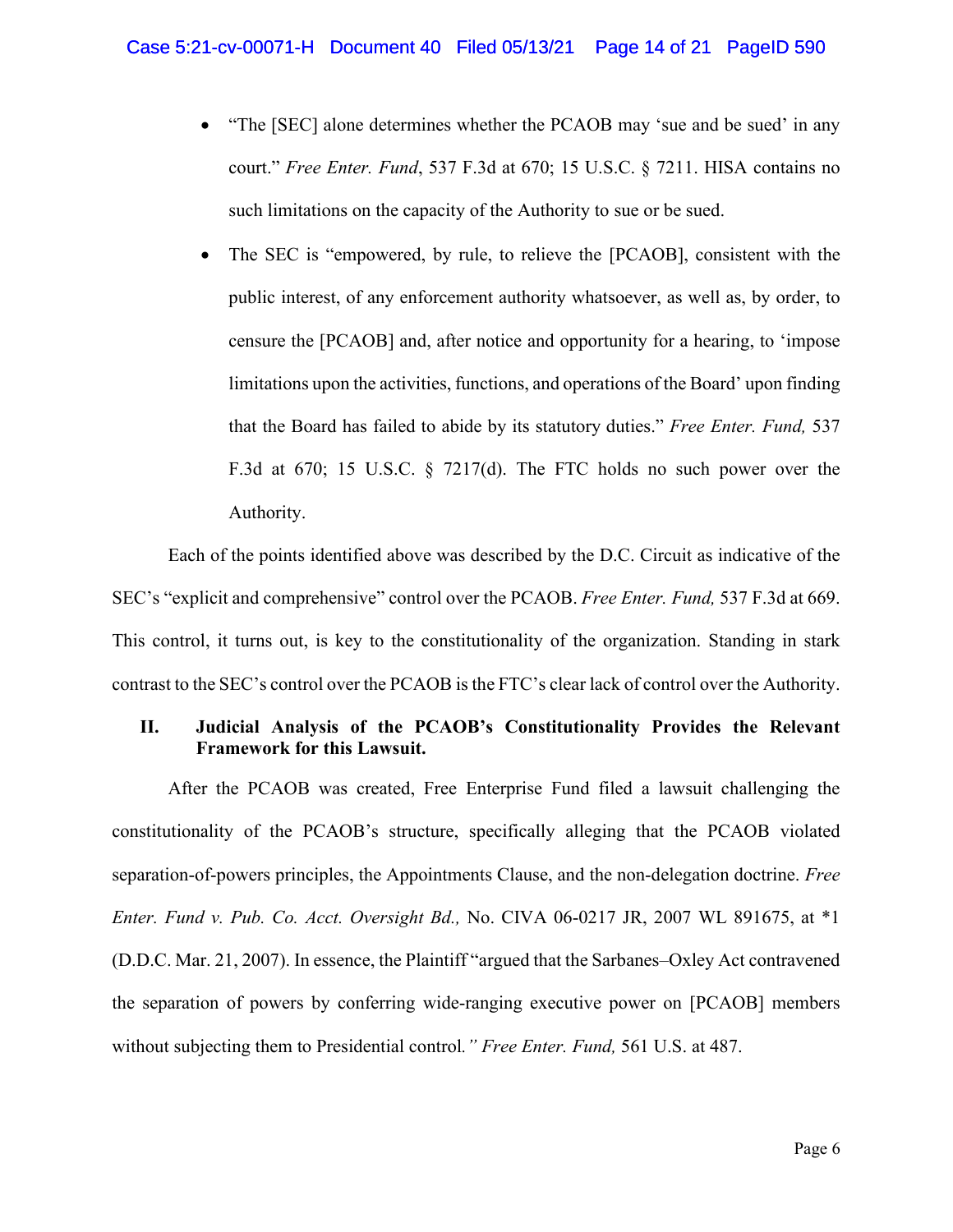## Case 5:21-cv-00071-H Document 40 Filed 05/13/21 Page 15 of 21 PageID 591

At the outset of the lawsuit, both parties agreed that the PCAOB *was* a governmental entity, despite the explicit language of the implementing statute disclaiming such status. *Free Enter. Fund.,* 2007 WL 891675, at \*3. Thus, neither the district court nor the reviewing courts above it ever reached the question of whether the Sarbanes-Oxley Act improperly delegated legislative or regulatory authority to a private entity. Instead, *Free Enterprise Fund* focused on whether the PCAOB's board members' appointment and removal provisions were constitutional. *Id.* at \*4-5. The U.S. District Court for the District of Columbia granted the PCAOB's Motion for Summary Judgment as to all claims, finding that the structure was constitutional. *Id.* at \*6

The lower court's decision was affirmed by the U.S. Court of Appeals for the D.C. Circuit. *Free Enter. Fund,* 537 F.3d at 685. The D.C. Circuit relied significantly on the aforementioned elements of control and authority held by the SEC (and, indirectly, by the President) over the PCAOB. *Id.* at 685 ("The key question the Supreme Court requires this court to answer is whether the Act so limits the President's ability to influence the Board as to render it unconstitutional.").

Justice Kavanaugh (then a Justice on the D.C. Circuit Court of Appeals) wrote a long and notable dissent. Under the implementing statute, PCAOB board members were removable only for cause, 15 U.S.C. § 7211(e)(6), and Justice Kavanaugh primarily took issue with that removal provision of the Act, stating:

The President's power to remove is critical to the President's power to control the Executive Branch and perform his Article II responsibilities. Yet under this statute, the President is two levels of for-cause removal away from Board members, a previously unheard-of restriction on and attenuation of the President's authority over executive officers. This structure effectively eliminates any Presidential power to control the PCAOB, notwithstanding that the Board performs numerous regulatory and law-enforcement functions at the core of the executive power.

*Id.* at 686 (Kavanaugh, J., dissenting).

Next, Justice Kavanaugh took aim at the manner in which the PCAOB board members were appointed by the SEC: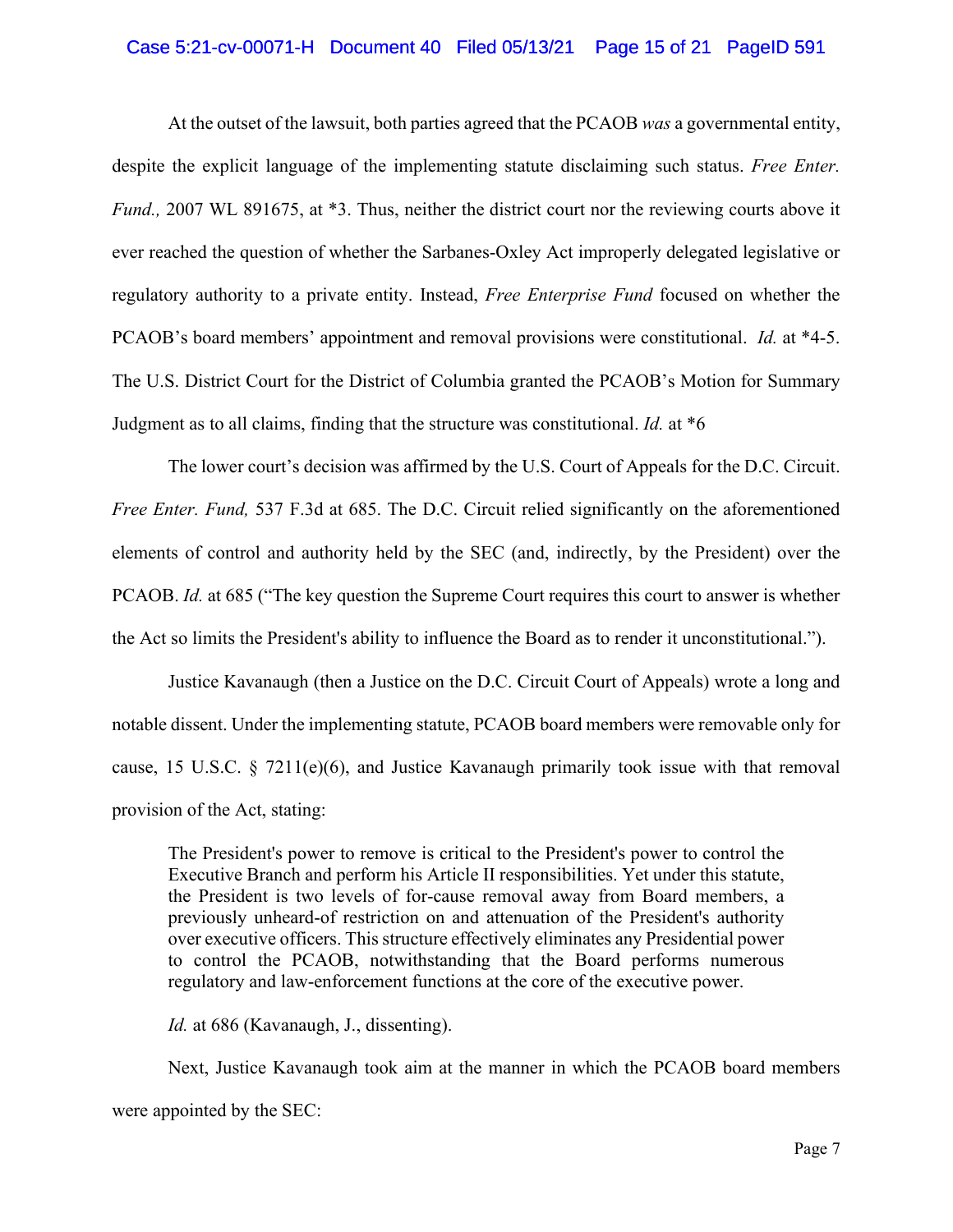The statute's violation of the Appointments Clause is also plain. Under Article II as interpreted in *Edmond v. United States*, 520 U.S. 651, 117 S.Ct. 1573, 137 L.Ed.2d 917 (1997), the PCAOB members are principal officers who must be appointed by the President with the advice and consent of the Senate. They are not inferior officers because they are not "directed and supervised" by the SEC, *id.* at 663, 117 S.Ct. 1573: The PCAOB members are not removable at will by the SEC; the SEC does not have statutory authority to remove them for failure to follow substantive SEC direction or supervision; and the SEC does not have statutory authority to prevent and affirmatively command, and to manage the ongoing conduct of, Board inspections, Board investigations, and Board enforcement actions. Moreover, as the statutory text demonstrates, the very purpose of this statute was precisely to create an accounting board that would operate with some substantive independence from the SEC, not one that would be "directed and supervised" by the SEC.

*Id.* at 687 (Kavanaugh, J., dissenting). Justice Kavanaugh concluded in summary:

The Framers of our Constitution took great care to ensure that power in our system was separated into three Branches, not concentrated in the Legislative Branch; that there were checks and balances among the three Branches; and that one individual would be ultimately responsible and accountable for the exercise of executive power. The PCAOB contravenes those bedrock constitutional principles, as well as long-standing Supreme Court precedents, and it is therefore unconstitutional.

*Id.* 

The Supreme Court took the case under review. The Court acknowledged that the PCAOB was "modeled on private self-regulatory organizations in the securities industry – such as the New York Stock Exchange – that investigate and discipline their own members subject to [SEC] oversight." *Free Enter. Fund,* 561 U.S. at 484. However, the Court was careful to distinguish the PCAOB from such private organizations, noting, "[u]nlike the self-regulatory organizations, however, the [PCAOB] is a Government-created, Government-appointed entity, with expansive powers to govern an entire industry." *Id.* at 485.

The Supreme Court expounded on the PCAOB's broad regulatory authority under the Sarbanes-Oxley Act and noted, with apparent approval, that "the parties agree that the [PCAOB] is part of the Government for constitutional purposes and that its members are Officers of the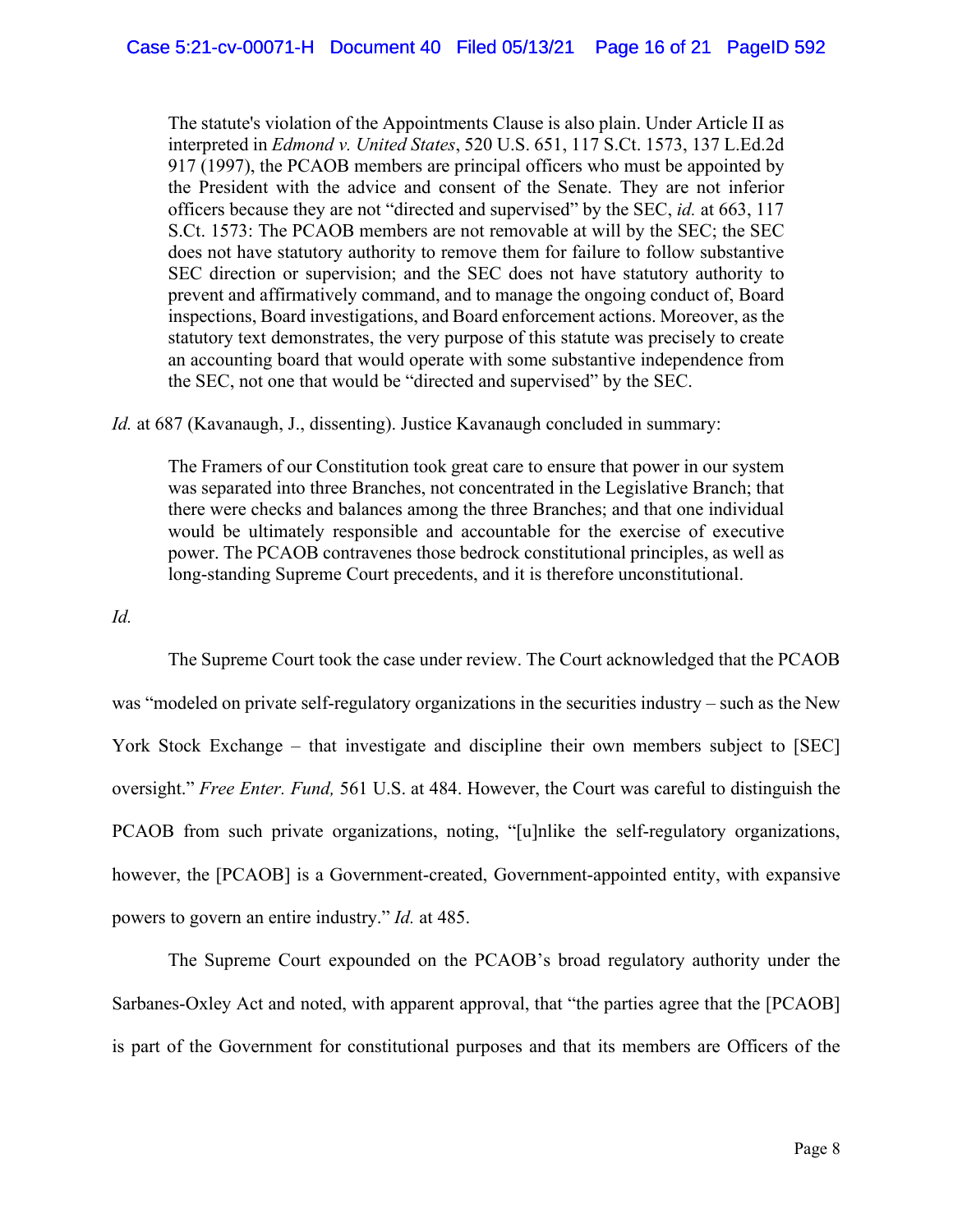## Case 5:21-cv-00071-H Document 40 Filed 05/13/21 Page 17 of 21 PageID 593

United States who exercise significant authority pursuant to the laws of the United States." *Id.* (internal citations and quotations omitted).

The Court noted that, while the PCAOB was subject to SEC oversight with respect to the issuance of rules or imposition of sanctions, the "individual members of the Board – like the officers and directors of the self-regulatory organizations – are substantially insulated from the [SEC's] control. The [SEC] cannot remove Board members at will, but only 'for good cause shown,' 'in accordance with' certain procedures." *Id.* at 486.

The Supreme Court held that the limitations on the SEC's ability to remove PCAOB board

members contravened the Constitution's separation of powers. *Id.* at 492. In an opinion written by

Chief Justice Roberts, the Court offered the following rationale for its decision:

As explained, we have previously upheld limited restrictions on the President's removal power. In those cases, however, only one level of protected tenure separated the President from an officer exercising executive power. It was the President—or a subordinate he could remove at will—who decided whether the officer's conduct merited removal under the good-cause standard.

The Act before us does something quite different. It not only protects Board members from removal except for good cause, but withdraws from the President any decision on whether that good cause exists. That decision is vested instead in other tenured officers—the Commissioners—none of whom is subject to the President's direct control. The result is a Board that is not accountable to the President, and a President who is not responsible for the Board.

. . .

This novel structure does not merely add to the Board's independence, but transforms it. Neither the President, nor anyone directly responsible to him, nor even an officer whose conduct he may review only for good cause, has full control over the Board. The President is stripped of the power our precedents have preserved, and his ability to execute the laws—by holding his subordinates accountable for their conduct—is impaired.

That arrangement is contrary to Article II's vesting of the executive power in the President. Without the ability to oversee the Board, or to attribute the Board's failings to those whom he can oversee, the President is no longer the judge of the Board's conduct. He is not the one who decides whether Board members are abusing their offices or neglecting their duties. He can neither ensure that the laws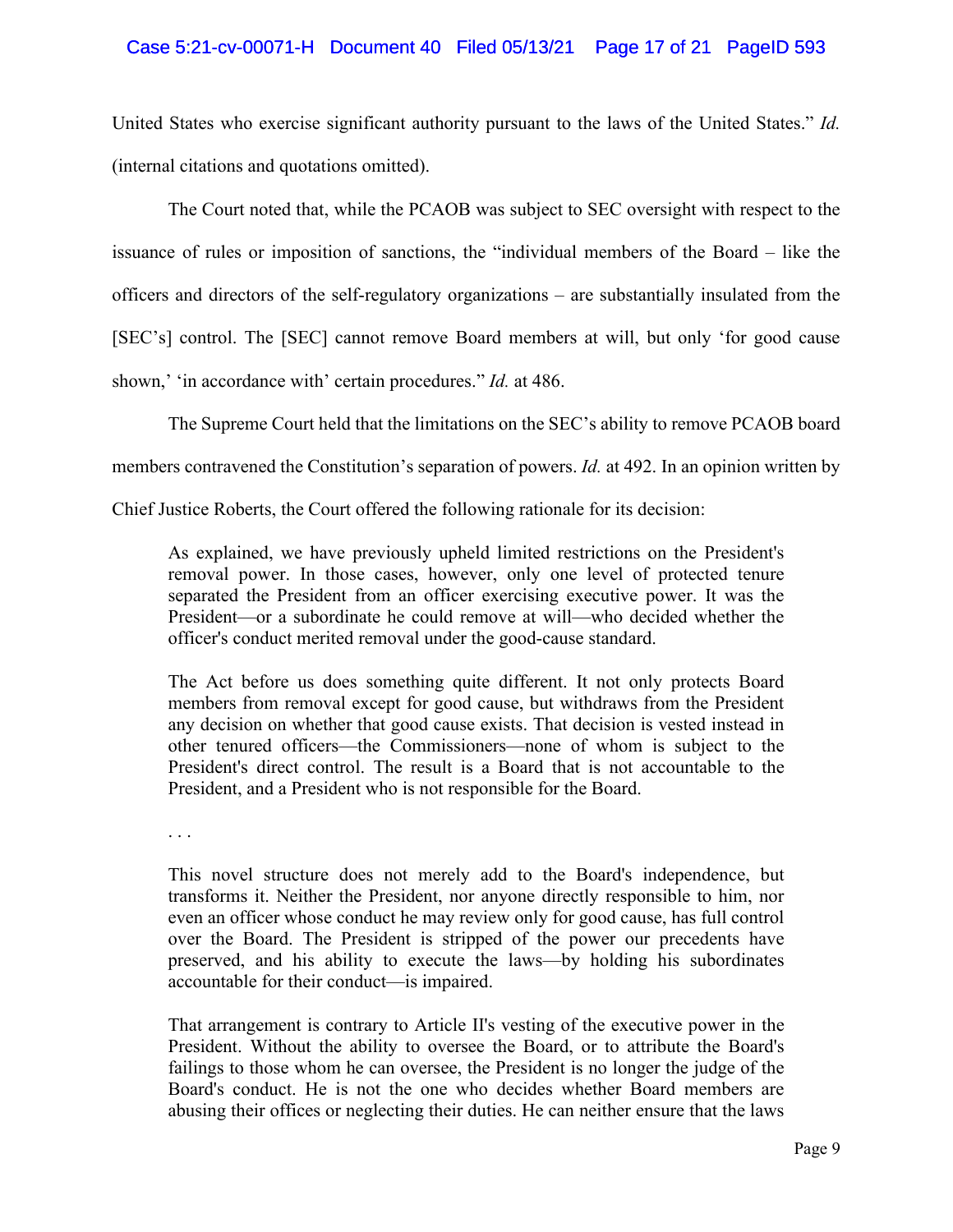are faithfully executed, nor be held responsible for a Board member's breach of faith. This violates the basic principle that the President "cannot delegate ultimate responsibility or the active obligation to supervise that goes with it," because Article II "makes a single President responsible for the actions \*497 of the Executive Branch."

*Id.* at 495-97.

Both the Supreme Court and Justice Kavanaugh, in his dissenting opinion at the appellate

level, warned against the slippery slope presented by the PCAOB structure. The Supreme Court

stated:

If allowed to stand, this dispersion of responsibility could be multiplied. If Congress can shelter the bureaucracy behind two layers of good-cause tenure, why not a third?" Further, "the officers of such an agency—safely encased within a Matryoshka doll of tenure protections—would be immune from Presidential oversight, even as they exercised power in the people's name.

*Id.* at 497. Justice Kavanaugh shared an identical concern:

Upholding the PCAOB here would green-light Congress to create a host of similar entities. Congress could thereby splinter executive power to a degree not previously permitted, in serious tension with Article II' s conception of a single President who can control his subordinates and the exercise of executive power. Congress would have license to create a series of independent bipartisan boards appointed by independent agencies and removable only for cause by such independent agencies." "But in such a system, where is the President, in whom the Constitution vests the "executive power?

*Free Enter. Fund,* 537 F.3d at 699 (Kavanaugh, J., dissenting).

As predicted, in the case of HISA, Congress has not only taken a few steps onto the slippery slope but is now tumbling down it. The FTC, whose members hold 7-year terms and cannot be removed by the President except for 'inefficiency, neglect of duty, or malfeasance in office,' *Free Enter. Fund,* 561 U.S. at 493, oversees the Authority. Thus, the President already faces restrictions on the removal of FTC officers. Yet neither the President nor the FTC have the power to remove members of the Authority's board. Instead, a *third* layer has been added, in that only the Authority can remove its own officers, and they can only do so *for cause.* Accountability has not only become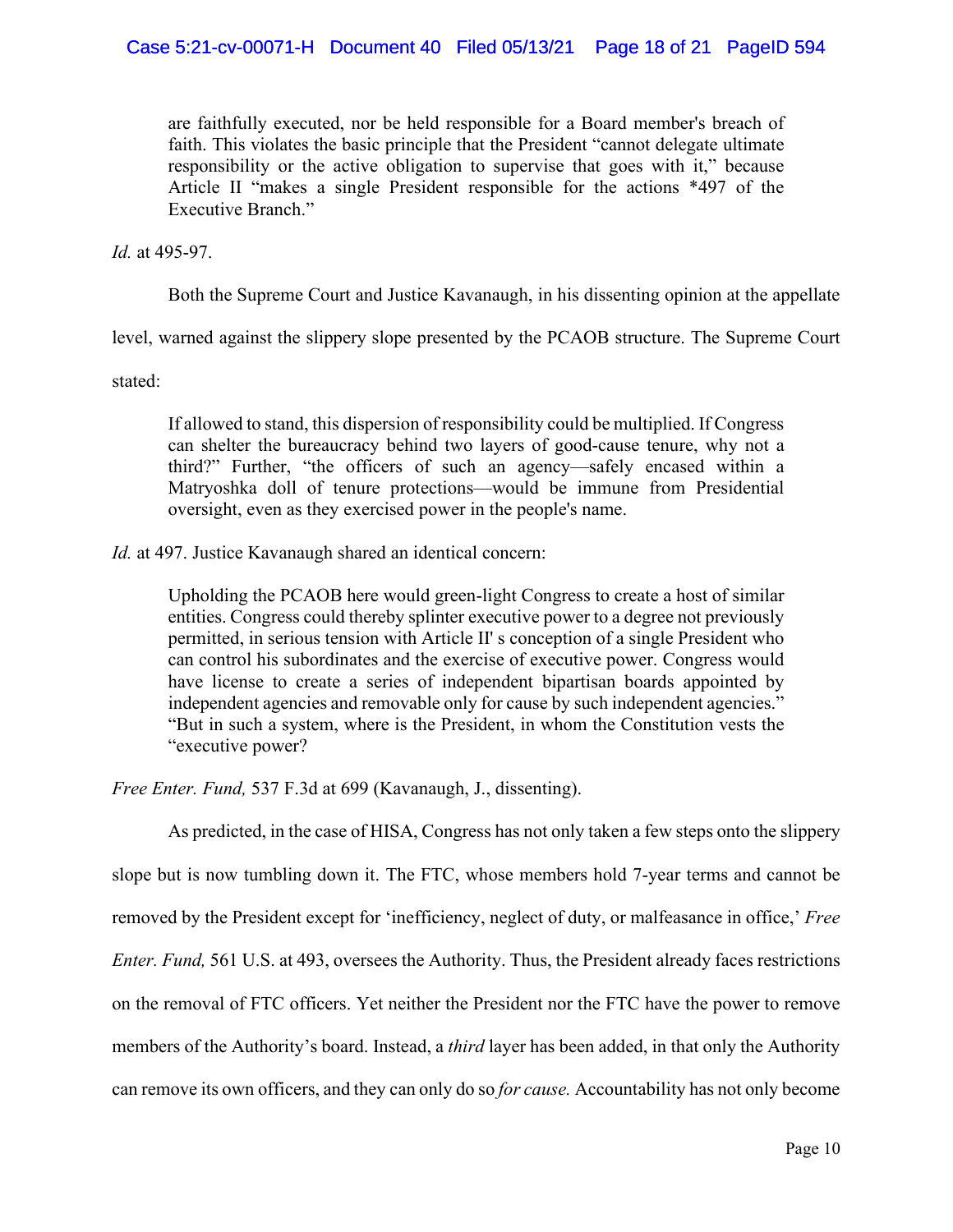#### Case 5:21-cv-00071-H Document 40 Filed 05/13/21 Page 19 of 21 PageID 595

attenuated, as was the case of the unconstitutional PCAOB, but has instead been eliminated altogether. "The result is a Board that is not accountable to the President, and a President who is not responsible for the Board." *Id.* at 495.

#### **III. The Authority's Uniqueness Is a Red Flag.**

The final lesson learned from *Free Enterprise Fund* is the need to be vigilant in the constitutional review of a novel governmental creation. As Justice Kavanaugh warned in 2008, "the lack of precedent for the PCAOB counsels great restraint by the Judiciary before approving this additional incursion on the President's Article II powers." *Free Enter. Fund,* 537 F.3d at 699- 700 (Kavanaugh, J., dissenting). He further noted, "[p]erhaps the most telling indication of the severe constitutional problem with the PCAOB is the lack of historical precedent for this entity." *Id.* 

As stated in introduction, the Authority created by HISA is not entirely novel. It is predicated on the framework of self-regulating private entities that govern various industries. But the Authority is different from those self-regulating entities in fundamental ways – the Authority has been created by federal statute, carries with it governmental powers (including the power to issue subpoenas), and the initial nominating committee members have been appointed by the government.

The Authority is also predicated on the structure for the PCAOB, but there are fundamental differences there too – the SEC appoints and removes PCAOB members, and the SEC exercises significant control over the PCAOB's rulemaking and sanction authority. By contrast, the FTC has no power to appoint or remove Authority members, nor does the FTC exercise much oversight over the Authority, as detailed above in Section II.

Thus, while the Authority is not an entirely new concept, given that parts of its structure have been borrowed from self-regulating organizations and government-organized private entities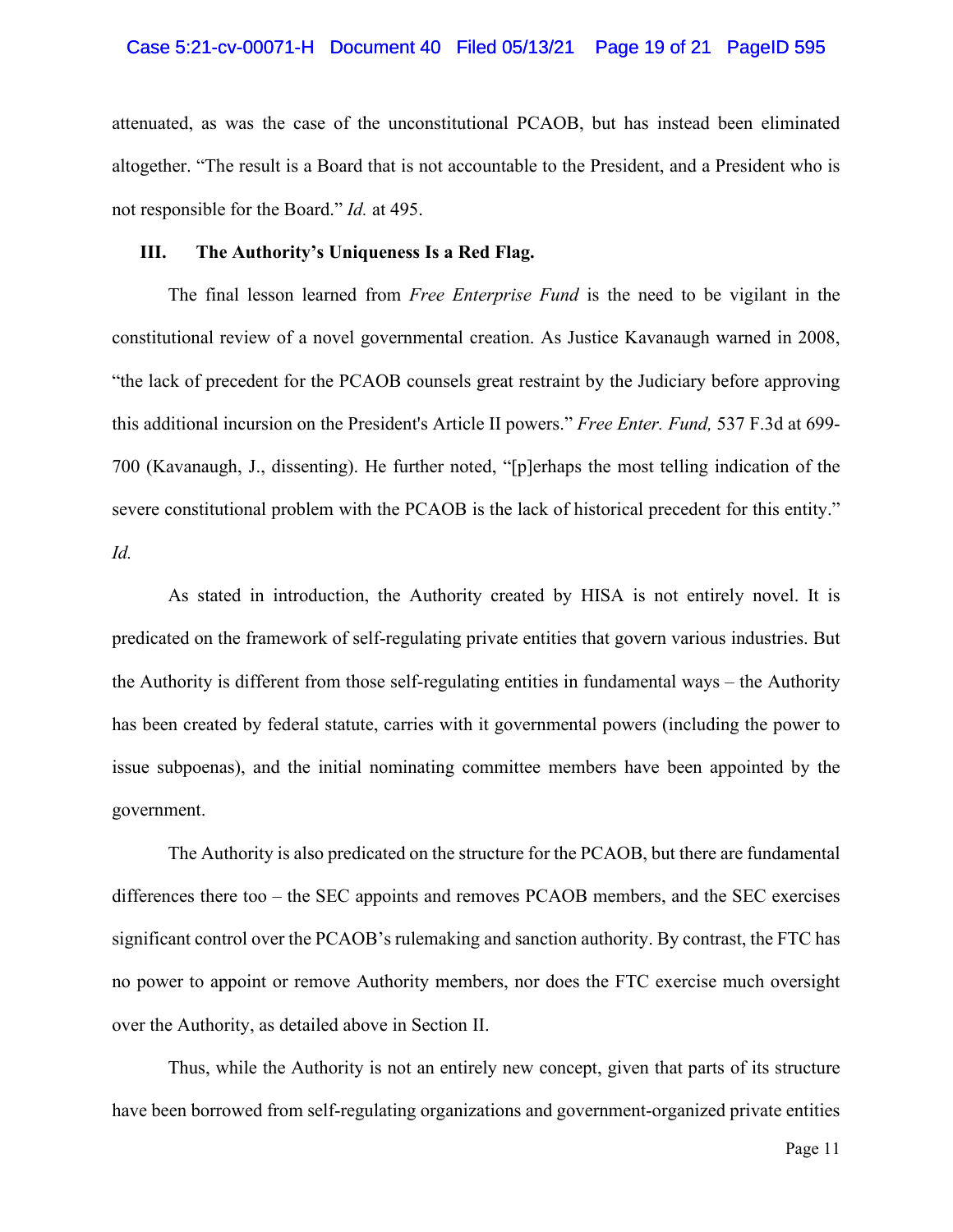## Case 5:21-cv-00071-H Document 40 Filed 05/13/21 Page 20 of 21 PageID 596

like the PCAOB, the Authority *is* unique in that it combines these various features into an unprecedented hybrid private/governmental regulating entity. The novelty of this governmentcreated "private" organization, which is designed to operate much more independently than government-created private organizations before it, is a red flag. "In the past, when faced with novel creations of this sort, the Supreme Court has looked down the slippery slope—and has ordinarily refused to take even a few steps down the hill." *Free Enter. Fund,* 537 F.3d at 700 (Kavanaugh, J., dissenting).

#### **CONCLUSION**

AQHA supports the efforts by Congress and equine industry representatives to protect the welfare of racehorses. But those efforts cannot come at the expense of the protections guaranteed by the U.S. Constitution. AQHA accordingly supports the relief requested in Plaintiffs' First Amended Complaint.

Date: May 13, 2021

Respectfully Submitted,

Autum L. Flores State Bar No. 24081205 W. Wade Arnold State Bar No. 00783561 UNDERWOOD LAW FIRM P.O. Box 9158 Amarillo, Texas 79105-9158 (806) 376-5613; Fax: (806) 379-0316 [autum.flores@uwlaw.com](mailto:autum.flores@uwlaw.com) [wwa@uwlaw.com](mailto:wwa@uwlaw.com)

By: */s/ Autum L. Flores* Autum L. Flores

> ATTORNEYS FOR AMICUS CURIAE AMERICAN QUARTER HORSE ASSOCIATION